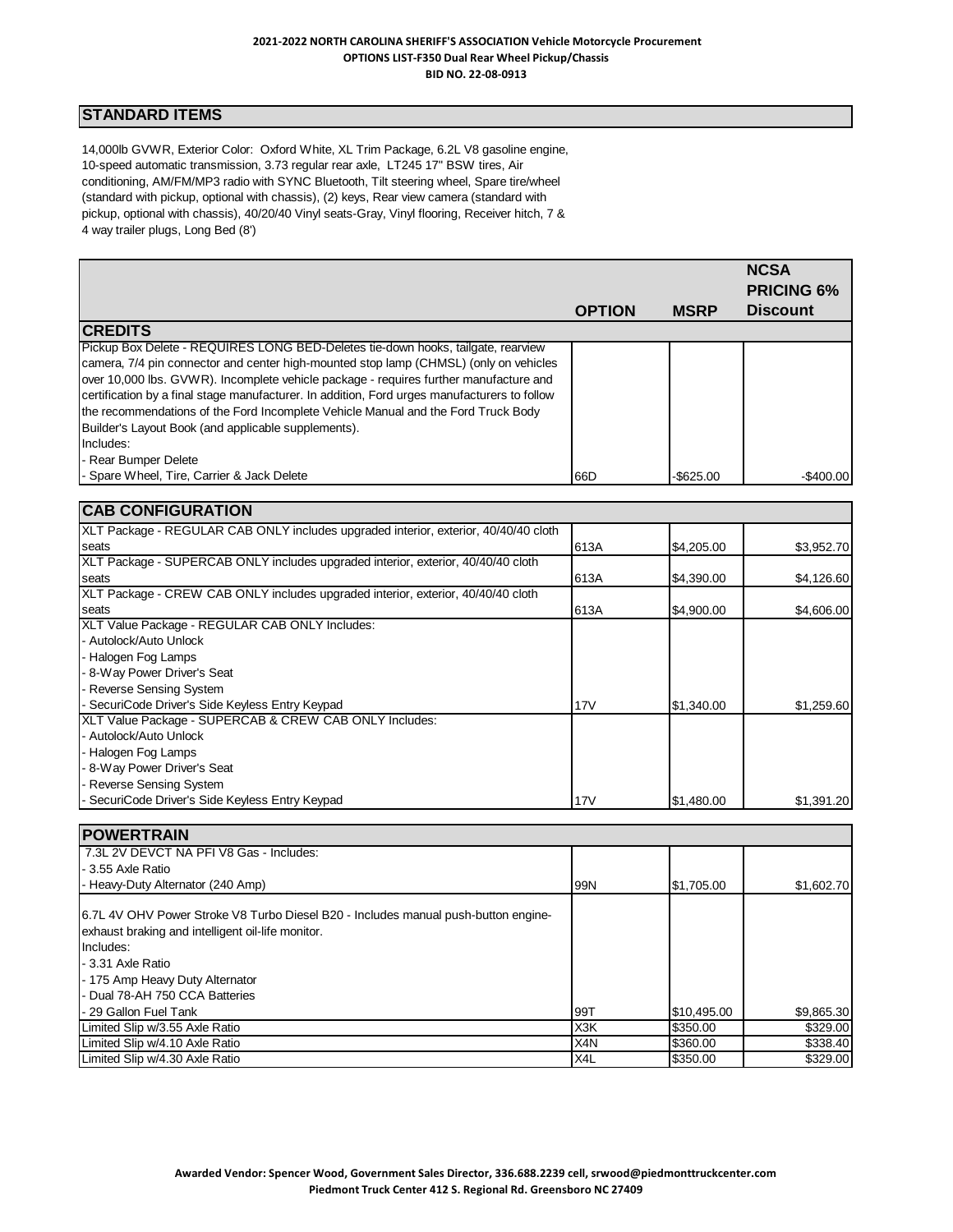**BID NO. 22-08-0913**

| CNG/Propane Gaseous Engine Prep Package - Includes hardened engine intake valves,              |     |          |          |
|------------------------------------------------------------------------------------------------|-----|----------|----------|
|                                                                                                |     |          |          |
| valve seats and bi-fuel manifold. Note: This package does not include CNG/propane fuel         |     |          |          |
| tanks, lines, etc. Vehicle will be equipped with the standard factory gasoline fuel system.    |     |          |          |
| Additional equipment combined with certified calibration reflash is required, from an external |     |          |          |
| upfitter, to convert the vehicle to a CNG/propane fueled vehicle. See Alternative Fuel Buyers  |     |          |          |
| Guide: www.ford.com/altfuelbuyersguide. Ford Motor Company does not provide an exhaust         |     |          |          |
| or evaporative emissions certificate with this option when converted to use CNG or propane     |     |          |          |
| fuel. Ford does not represent that a vehicle converted to use CNG or propane will comply       |     |          |          |
| with all applicable U.S. or Canadian safety standards. It is the responsibility of the final   |     |          |          |
| stage manufacturer (body-builder, installer, alterer or subsequent stage manufacturer) to      |     |          |          |
| determine that any vehicle converted to use CNG or propane complies with U.S. Federal,         |     |          |          |
| California or Canadian exhaust and evaporative emission requirements, Federal fuel             |     |          |          |
| economy standards, U.S. and Canadian safety standards, labeling and any other                  |     |          |          |
| requirements                                                                                   | 98F | \$315.00 | \$296.10 |

| <b>WHEELS/TIRES</b>                                                             |            |          |          |
|---------------------------------------------------------------------------------|------------|----------|----------|
| Tires: LT245/75Rx17E BSW A/T                                                    | <b>TBM</b> | \$165.00 | \$155.10 |
| Wheels: 17" Forged Polished Aluminum                                            | د164       | \$600.00 | \$564.00 |
| Stainless Steel Wheel Covers (Pre- Installed)                                   | 945        | \$380.00 | \$357.20 |
| Spare Tire, Wheel, Carrier & Jack - standard with pickup, optional with chassis | 512        | \$295.00 | \$277.30 |

| <b>SEATS &amp; SEAT TRIM</b>                                                           |               |          |          |
|----------------------------------------------------------------------------------------|---------------|----------|----------|
| REGULAR CAB & SUPERCAB ONLY Cloth 40/20/40 Split Bench Seat-Includes center            |               |          |          |
| armrest, cupholder, storage and driver's side manual lumbar                            | 1S            | \$100.00 | \$94.00  |
| CREW CAB ONLY Cloth 40/20/40 Split Bench Seat-Includes center armrest, cupholder,      |               |          |          |
| storage and driver's side manual lumbar                                                | 1S            | \$315.00 | \$296.10 |
| REGULAR CAB & SUPERCAB & CREW CAB Vinyl 40/Mini-Console/40 Front Seat -                |               |          |          |
| Includes driver's side manual lumbar                                                   | LS            | \$355.00 | \$333.70 |
| <b>IREGULAR CAB &amp; SUPERCAB ONLY Cloth 40/Mini-Console/40 Front Seat - Includes</b> |               |          |          |
| driver's side manual lumbar                                                            | l4S           | \$515.00 | \$484.10 |
| CREW CAB ONLY Cloth 40/Mini-Console/40 Front Seat - Includes driver's side manual      |               |          |          |
| lumbar                                                                                 | l4S           | \$615.00 | \$578.10 |
| SUPERCAB & CREW CAB ONLY Cloth 40/Console/40 Front Seats - XLT ONLY -                  |               |          |          |
| Includes 2-way adjustable driver/passenger headrests and driver's side manual lumbar.  |               |          |          |
| Includes:                                                                              |               |          |          |
| -Flow-Through Console                                                                  |               |          |          |
| Includes 110V/400W outlet in rear.                                                     | <sup>2S</sup> | \$945.00 | \$888.30 |

| <b>OTHER OPTIONS</b>                                                                    |     |          |          |
|-----------------------------------------------------------------------------------------|-----|----------|----------|
|                                                                                         |     |          |          |
| Power Equipment Group - Regular cab only-Deletes passenger-side lock cylinder. Includes |     |          |          |
| upgraded door trim panel.                                                               |     |          |          |
| Includes:                                                                               |     |          |          |
| - Accessory Delay                                                                       |     |          |          |
| - Trailer Tow Mirrors w/Power Heated Glass                                              |     |          |          |
| Includes manual folding, manually telescoping and heated convex spotter mirror.         |     |          |          |
| - Advanced Security Pack                                                                |     |          |          |
| Includes SecuriLock Passive Anti-Theft System (PATS) and inclination/intrusion sensors. |     |          |          |
| - Power Locks                                                                           |     |          |          |
| - Power Tailgate Lock                                                                   |     |          |          |
| - Power Front Seat Windows                                                              |     |          |          |
| Includes 1-touch up/down driver/passenger window.                                       |     |          |          |
| - Remote Keyless Entry                                                                  | 90L | \$915.00 | \$860.10 |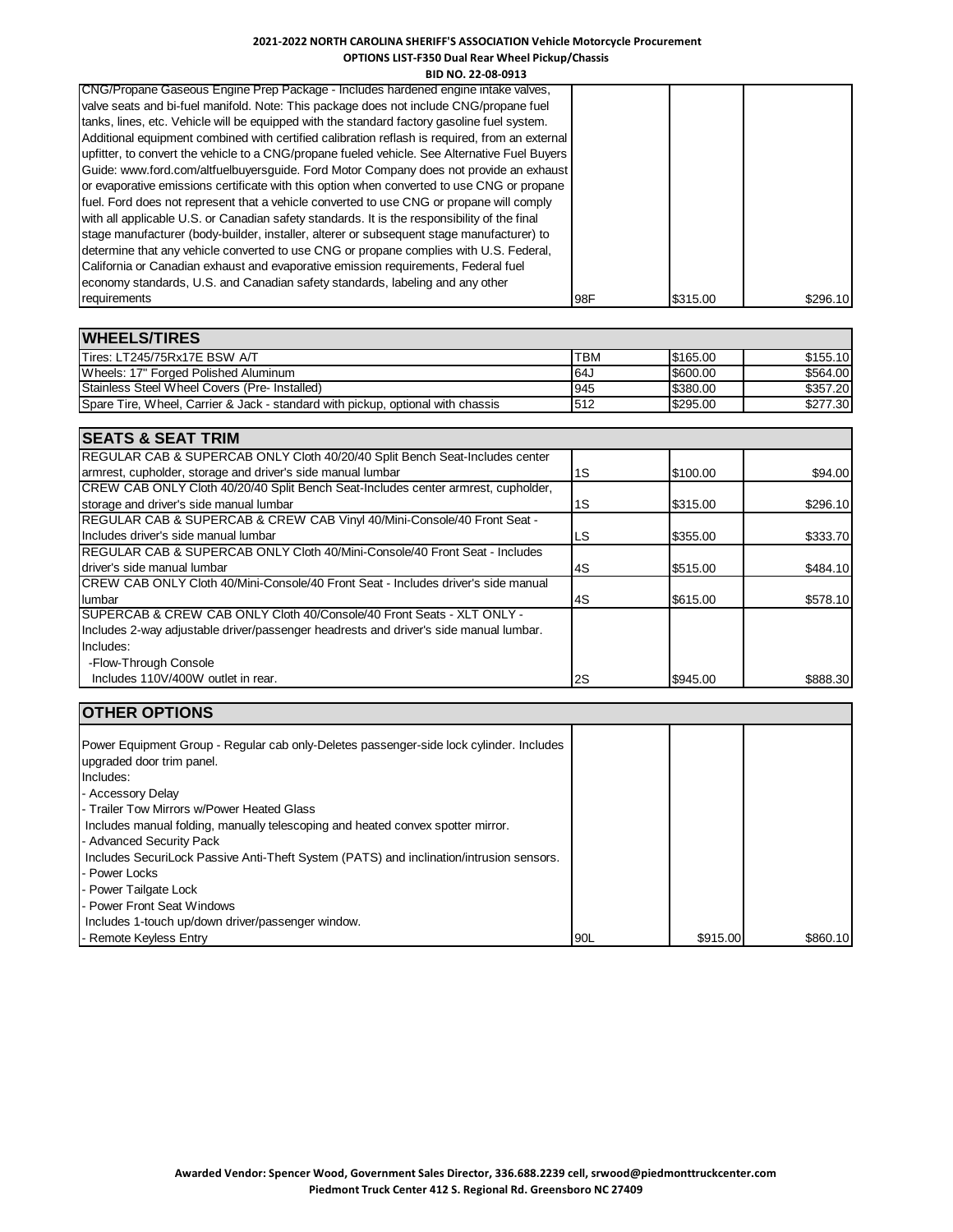| BID NO. 22-08-0913                                                                                                                                                                         |      |            |            |
|--------------------------------------------------------------------------------------------------------------------------------------------------------------------------------------------|------|------------|------------|
| Power Equipment Group - Supercab only-Deletes passenger-side lock cylinder. Includes<br>upgraded door trim panel.<br>Includes:                                                             |      |            |            |
| - Accessory Delay                                                                                                                                                                          |      |            |            |
| - Trailer Tow Mirrors w/Power Heated Glass                                                                                                                                                 |      |            |            |
| Includes manual folding, manually telescoping and heated convex spotter mirror.                                                                                                            |      |            |            |
| - Advanced Security Pack                                                                                                                                                                   |      |            |            |
| Includes SecuriLock Passive Anti-Theft System (PATS) and inclination/intrusion sensors.                                                                                                    |      |            |            |
| Power Locks                                                                                                                                                                                |      |            |            |
| - Power Tailgate Lock                                                                                                                                                                      |      |            |            |
| - Power Front Seat Windows                                                                                                                                                                 |      |            |            |
| Includes 1-touch up/down driver/passenger window.                                                                                                                                          |      |            |            |
| - Remote Keyless Entry                                                                                                                                                                     | 90L  | \$915.00   | \$860.10   |
| Power Equipment Group - Crewcab only-Deletes passenger-side lock cylinder. Includes                                                                                                        |      |            |            |
| upgraded door trim panel.                                                                                                                                                                  |      |            |            |
| Includes:                                                                                                                                                                                  |      |            |            |
| - Accessory Delay                                                                                                                                                                          |      |            |            |
| - Trailer Tow Mirrors w/Power Heated Glass                                                                                                                                                 |      |            |            |
| Includes manual folding, manually telescoping and heated convex spotter mirror.                                                                                                            |      |            |            |
| - Advanced Security Pack                                                                                                                                                                   |      |            |            |
| Includes SecuriLock Passive Anti-Theft System (PATS) and inclination/intrusion sensors.                                                                                                    |      |            |            |
| Power Locks                                                                                                                                                                                |      |            |            |
| Power Tailgate Lock                                                                                                                                                                        |      |            |            |
| <b>Power Front Seat Windows</b>                                                                                                                                                            |      |            |            |
| Includes 1-touch up/down driver/passenger window.                                                                                                                                          |      |            |            |
| Remote Keyless Entry                                                                                                                                                                       | 90L  | \$1,125.00 | \$1,057.50 |
| XL Value Package - Includes:<br>Bright Chrome Hub Covers & Center Ornaments                                                                                                                |      |            |            |
| <b>Chrome Front Bumper</b>                                                                                                                                                                 |      |            |            |
| Chrome Rear Step Bumper                                                                                                                                                                    |      |            |            |
| Steering Wheel-Mounted Cruise Control                                                                                                                                                      | 96 V | \$395.00   | \$371.30   |
| STX Appearance Package - Includes STX fender vent badge.                                                                                                                                   |      |            |            |
| Includes:                                                                                                                                                                                  |      |            |            |
| <b>Bright Chrome Grille</b>                                                                                                                                                                |      |            |            |
| Bright Chrome Hub Covers & Center Ornaments                                                                                                                                                |      |            |            |
| <b>Chrome Front Bumper</b>                                                                                                                                                                 |      |            |            |
| Chrome Rear Step Bumper                                                                                                                                                                    |      |            |            |
| Steering Wheel-Mounted Cruise Control                                                                                                                                                      |      |            |            |
| Wheels: 17" Forged Polished Aluminum                                                                                                                                                       | 17S  | \$1,825.00 | \$1,715.50 |
| FX4 Off-Road Package - Includes:                                                                                                                                                           |      |            |            |
| - Hill Descent Control                                                                                                                                                                     |      |            |            |
| Off-Road Specifically Tuned Shock Absorbers                                                                                                                                                |      |            |            |
| Includes front/rear.<br>Transfer Case & Fuel Tank Skid Plates                                                                                                                              |      |            |            |
| Unique FX4 Off-Road Box Decal                                                                                                                                                              | 17X  | \$400.00   | \$376.00   |
|                                                                                                                                                                                            |      |            |            |
| Snow Plow Prep Package - Includes computer selected springs for snowplow application.                                                                                                      |      |            |            |
| NOTE 1: Restrictions apply; see Supplemental Reference or Body Builders Layout Book for                                                                                                    |      |            |            |
| details. NOTE 2: May result in deterioration of ride quality when vehicle is not equipped with                                                                                             |      |            |            |
| snowplow. NOTE 3: Dual battery (86M) recommended with 6.2L or 7.3L gasoline engines;                                                                                                       |      |            |            |
| See Body Builders Layout Book for details                                                                                                                                                  | 473  | \$250.00   | \$235.00   |
|                                                                                                                                                                                            |      |            |            |
| Camper Package - Includes extra heavy-service front springs (2 up upgrade above the                                                                                                        |      |            |            |
| spring computer selected as a consequence of options chosen. Not included if maximum                                                                                                       |      |            |            |
| springs have been computer selected as standard equipment), rear auxiliary springs and                                                                                                     |      |            |            |
| slide-in camper certification. Note 1: Salesperson's Source Book or Ford RV Trailer Towing                                                                                                 |      |            |            |
| Guide should be consulted for specific trailer towing or camper limits and corresponding<br>required equipment, axle ratios and model availability. Note 2: May result in deterioration of |      |            |            |
| ride quality when vehicle is not equipped with camper.                                                                                                                                     |      |            |            |
| Includes:                                                                                                                                                                                  |      |            |            |
| - Rear Stabilizer Bar                                                                                                                                                                      | 471  | \$160.00   | \$150.40   |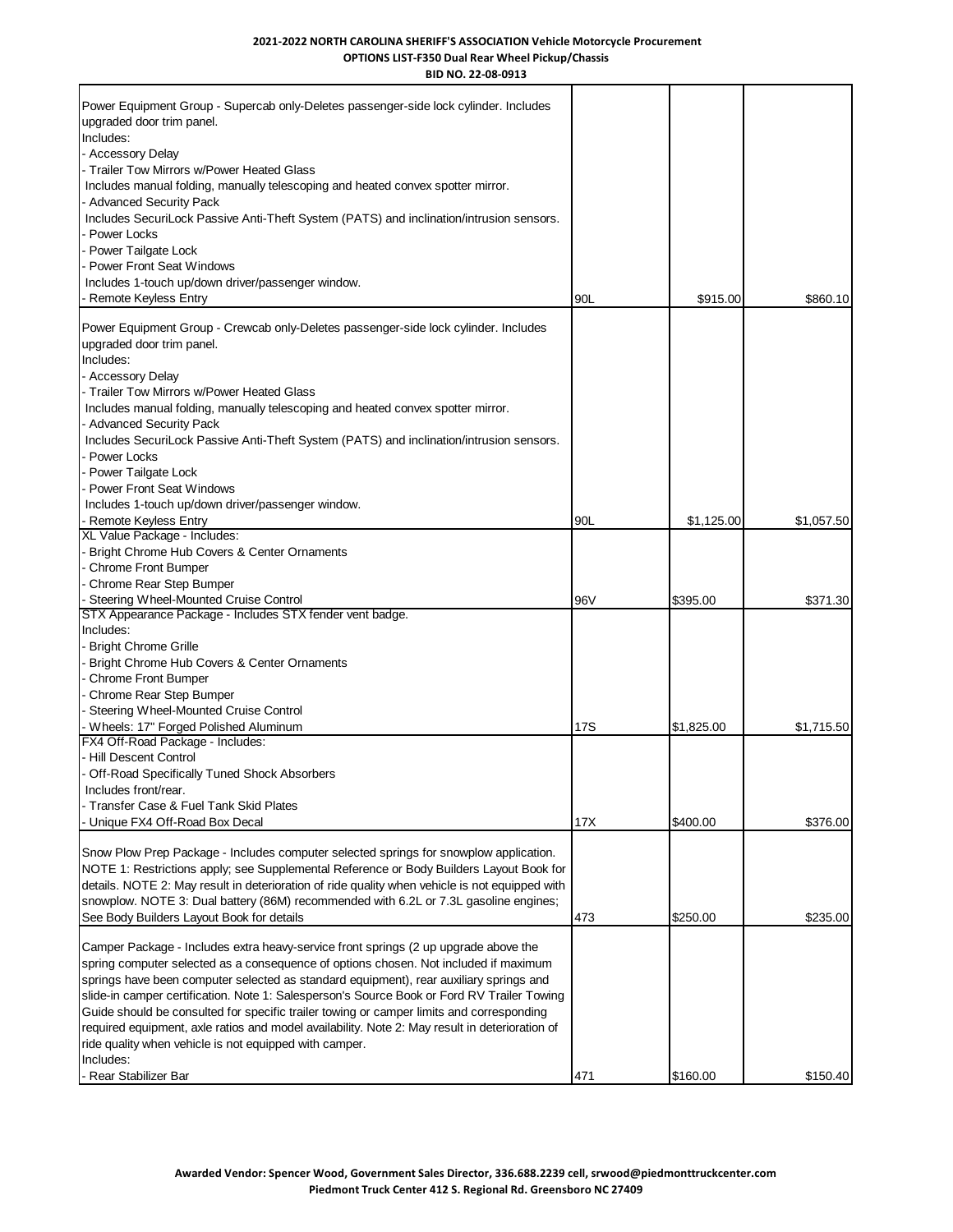**BID NO. 22-08-0913** Snow Plow/Camper Package - Includes computer selected springs for snowplow application and heavy service front springs (1 up upgrade above the spring computer selected as a consequence of options chosen. Not included if maximum springs have been computer selected as standard equipment) and slide-in camper certification  $$305.00$   $$230.30$ Heavy-Service Front Suspension Package - Includes heavy-service front springs (1 up upgrade above the spring computer selected as a consequence of options chosen. Not included if maximum springs have been computer selected as standard equipment). Recommended only on vehicles which will permanently utilize aftermarket equipment such as heavy-duty winches, brush guards or other apparatus which loads the front axle to the specified Gross Axle Weight Rating (GAWR). Note 1: Vehicle ride height will increase with the addition of this package. Note 2: May result in deterioration of ride quality when vehicle is not equipped with front end utility attachment 67H \$125.00 \$117.50 Transfer Case & Fuel tank skid plates **41P**  $\left| \right|$  \$100.00 \$94.00 Engine Block Heater 41H \$100.00 \$94.00 Transmission Power Take-off Provision 62R \$280.00 \$263.20 Engine Idle Shut Down - 5 Minutes and States 86A \$250.00 \$235.00 \$235.00 Engine Idle Shut Down - 10 Minutes 86B \$250.00 \$235.00 Engine Idle Shut Down - 15 Minutes and the Shut Down - 15 Minutes and the Shut Down - 15 Minutes 86C \$250.00 \$235.00<br>
Bugine Idle Shut Down - 20 Minutes and the Shut Down - 20 Minutes and the Shut Down - 20 Minutes and the Engine Idle Shut Down - 20 Minutes 86D \$235.00 \$235.00 \$235.00 Operator Commanded Regeneration (OCR) - requires Diesel engine (99T) 98R \$250.00 \$235.00 Dual 78 AH Battery 86M \$210.00 \$197.40 BoxLink 66B \$75.00 \$70.50 Audible Lane Departure Warning **60C** \$115.00 \$108.10 Blind Spot Information System (BLIS) - Includes cross-traffic alert and trailer tow (BLIS sensor in taillamp) 60B \$540.00 \$507.60 12,000 lb Ford Performance Parts Winch by Warn - Includes wireless and wired remote controls, 70-foot high-tensile strength and abrasion-resistant synthetic line 152,820.00 \$3,000.00 \$2,820.00 \$2,820.00 Power-Adjustable Pedals - XLT Package only 62M 62M \$120.00 \$112.80 Pre-Collision Assist - Includes Automatic Emergency Braking (AEB), automatic high beam and forward collision warning the state of the state of the state of the state of the state of the state of the state of the state of the state of the state of the state of the state of the state of the state of the state 240 Amp Alternator 679.90 \$79.90 \$79.90 \$79.90 \$79.90 \$85.00 \$79.90 \$79.90 \$79.90 \$79.90 \$79.90 \$79.90 \$79.90 397 Amp Alternator 67B \$108.10 PowerScope Trailer Tow Mirrors w/Heat - Includes power-folding with Autofold, telescoping, power glass, turn signal, high intensity LED security approach lamps and utility lighting system (LED side-mirror spotlights) - XLT only 545000 \$280.00 \$283.20 \$283.20 LED Box Lighting - Includes LED Center High-Mounted Stop Lamp (CHMSL) 66L \$60.00 \$66.40 Trailer Brake Controller - Verified to be compatible with select electric over hydraulic brakes. Includes smart trailer tow connector. The second state of the second state of the second state of the second state of the second state of the second state of the second state of the second state of the second state of the 5th Wheel/Gooseneck Hitch Prep Package 53W 53W 53W 5300.00 5370.00 Platform Running Boards-REGULAR CAB ONLY 18B \$320.00 \$300.80 Platform Running Boards-SUPERCAB & CREW CAB ONLY 18B \$445.00 \$418.30 6" Angular Chrome Step Bar 18C \$653.30 \$653.30 Rear View Camera & Prep Kit - required with pickup box delete 872 \$415.00 \$415.00 \$390.10 Halogen Fog Lamps (req. XL Décor Group (17F) on XL) 595 595 \$130.00 \$130.00 \$122.20 Rear CHMSL Camera - Display in center stack screen. Includes LED Center High-Mounted Stop Lamp (CHMSL) with cargo light and rear video camera **873** 873 \$188.00 \$188.00 Pro Trailer Backup Assist - Includes: - Lane-Keeping Alert - Ultimate Trailer Tow Camera System Includes rear view camera, 360 degree camera system, rear CHMSL camera, trailer reverse guidance and LED center high-mounted stop lamp 61,555.70 \$1,555.70 \$1,555.70 \$1,555.70 \$1,555.70 \$1,555.70 \$1,555.70 \$1,555.70 \$1,555 Tailgate Step & Handle \$352.50 \$375.00 \$375.00 \$352.50 Tough Bed Spray-In Bedliner **Contract Contract Contract Contract Contract Contract Contract Contract Contract Contract Contract Contract Contract Contract Contract Contract Contract Contract Contract Contract Contract Cont** Fixed Rear-Window w/Defrost 43B \$60.00 \$56.40 Power-Sliding Rear-Window w/Defrost **435 Account 10 Account 1435 5380.70** \$380.70 All-Weather Floor Mats - XLT Package only 16T 5130.00 \$122.20 Carpet Delete - Replaced with black flooring - XLT Package only 166 166 - 166 - 1687.23 - 166 - \$35.00 Privacy Glass 924 \$30.00 \$28.20 110V/400W Outlet - Includes 1 in-dash mounted outlet **43C** 43C \$175.00 \$164.50 Color-Coordinated Full Carpet w/Floor Mats 16F \$60.00 \$56.40 Rapid-Heat Supplemental Cab Heater - Includes: - 397 Amp Alternator 41A \$235.00 \$235.00 \$235.00 \$235.00 \$235.00 \$235.00 \$235.00 \$235.00 \$235.00 \$235.00 \$235.00 Remote Start System **6.235.00** \$235.00 \$235.00 \$235.00 \$235.00 \$235.00 \$235.00 \$235.00